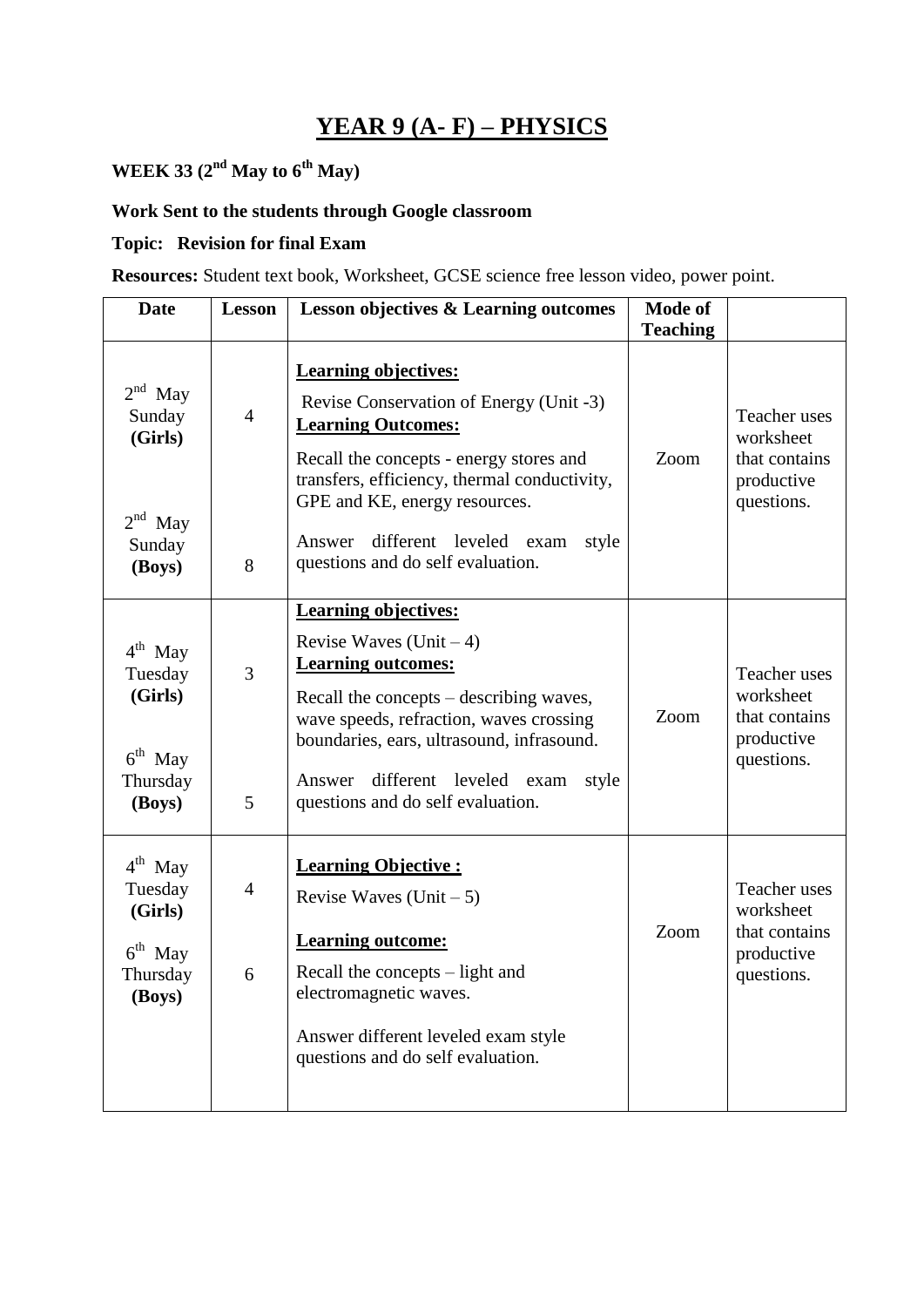### **YEAR 10 A-F -Physics**

**WEEK 33 (2nd May to 6th May)**

#### **Topic:** Revision **Lesson Objective:** SP3 Conservation of Energy SP4 Waves SP1and 2 Motion & Motion and Forces

**Resources:** Student text book, worksheet file, interactive power point from Board works and Online animations Worksheets and Zoom link will be posted in GC

| <b>Date</b>         | Lesson         | <b>Lesson objectives &amp; Learning</b>   | <b>Mode of</b>  |                                              |
|---------------------|----------------|-------------------------------------------|-----------------|----------------------------------------------|
|                     |                | outcome                                   | <b>Teaching</b> |                                              |
| $2nd$ May           | $\mathbf{1}$   | L.O: Revision - Conservation of           |                 |                                              |
| Sunday              |                | energy                                    |                 |                                              |
| (Boys)              |                | <b>Learning outcome:</b>                  |                 | Teacher assists the                          |
|                     |                | Students revises the following topics     |                 | students in solving the                      |
|                     |                |                                           | Zoom/           | worksheet and                                |
| $2nd$ May           |                | Energy stores and transfers<br>$\bullet$  | GM              | reinforcing the                              |
| Sunday              | $\overline{2}$ | Efficiency<br>$\bullet$                   |                 | concepts                                     |
| (girls)             |                | Modes of transfer of heat<br>$\bullet$    |                 |                                              |
|                     |                | Energy resources                          |                 |                                              |
| $4th$ May           | 5              | L O: Revision - Waves                     |                 |                                              |
| Tuesday             |                | <b>Learning outcome:</b> Students revises |                 |                                              |
| (Boys)              |                | the following topics                      |                 | Teacher assists the                          |
|                     |                |                                           |                 | students in solving the                      |
|                     |                | Describing waves and wave<br>$\bullet$    | Zoom/           | worksheet and                                |
|                     |                | speed                                     | <b>GM</b>       | reinforcing the                              |
| $5^{\text{th}}$ May | 5              | <b>Refraction and lenses</b>              |                 | concepts                                     |
| Wednesday           |                | <b>Ultrasound</b>                         |                 |                                              |
| (girls              |                | <b>TIR</b>                                |                 |                                              |
| $4th$ May           |                | L.O: Revision - Forces and motion         |                 | Students recap and                           |
| Tuesday             | 6              | <b>Learning outcome:</b> Students revises |                 | revise the topics.                           |
| (Boys)              |                | the following topics                      |                 | Teacher ensures that                         |
|                     |                | D-t and v-t graphs<br>$\bullet$           | Zoom/           | the all the students are                     |
| $5^{\text{th}}$ May |                | Newton's laws of motion<br>$\bullet$      | <b>GM</b>       | capable of answering                         |
| Wednesday           |                | Stopping distance, momentum               |                 | the questions related to                     |
| (girls)             | 6              | and safety                                |                 | the topics mentioned.                        |
|                     |                | Acceleration                              |                 |                                              |
| $6th$ May           | $\overline{4}$ |                                           |                 |                                              |
| Thursday            |                | <b>L.O</b> : Solving worksheet            |                 | Revision worksheet                           |
| (Boys)              |                |                                           |                 | will be uploaded in the<br>GC. Students will |
|                     |                | Learning outcome: Students will solve     | GC              | solve the worksheet                          |
| 6 <sup>th</sup> May |                | the revision worksheet posted in GC       |                 | and turn in their                            |
| Thursday            | $\mathbf{1}$   |                                           |                 |                                              |
| (girls)             |                |                                           |                 | answers                                      |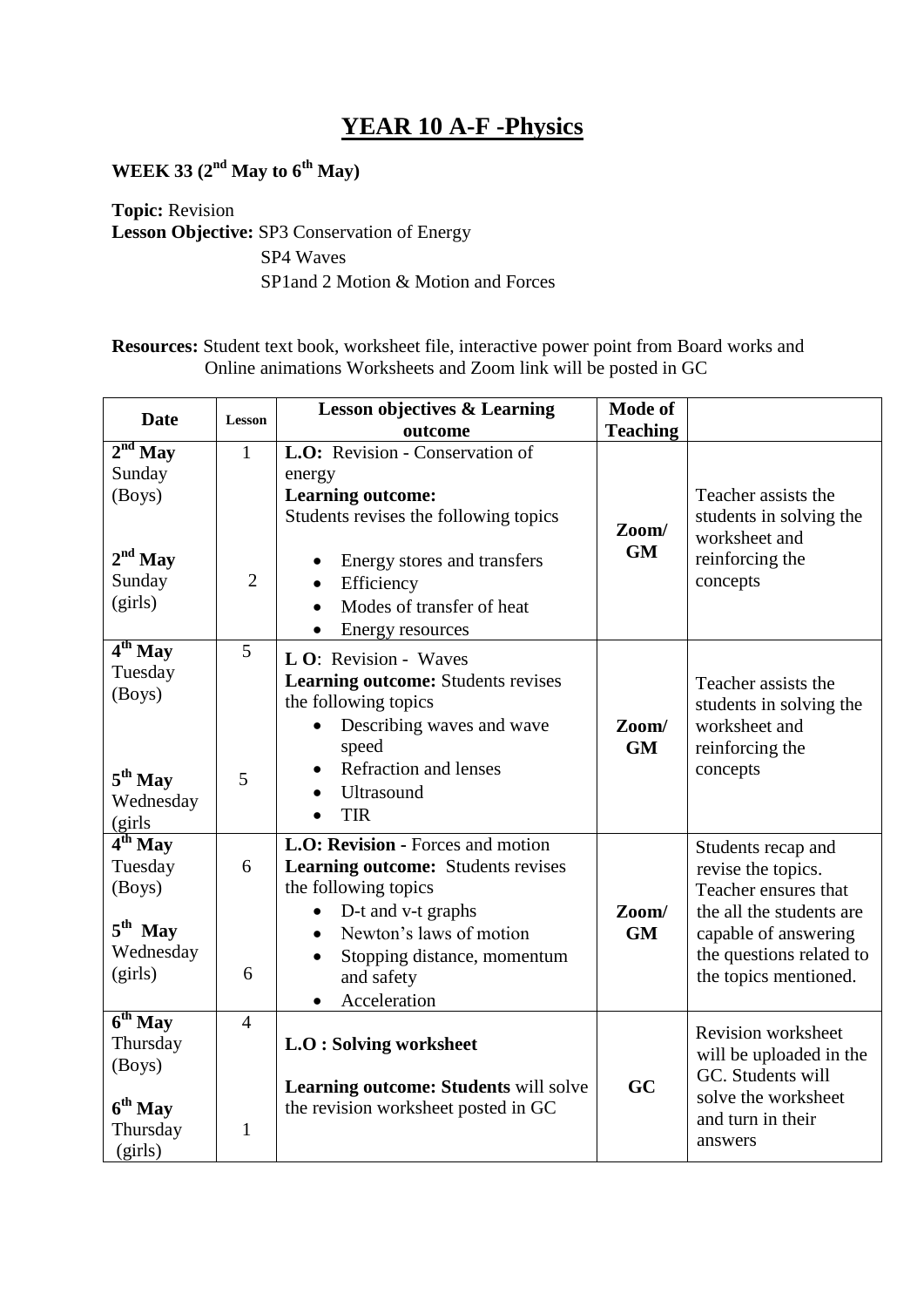# **YEAR 11 A-F –Physics (GCSE)**

# **WEEK 33 (2nd May to 6th May)**

### **Work Sent to the students through Google classroom**

|                                                                                                |                                |                                                                                                                                                                                                                                                                                                                                                          | <b>Mode</b>               |                                                                                           |
|------------------------------------------------------------------------------------------------|--------------------------------|----------------------------------------------------------------------------------------------------------------------------------------------------------------------------------------------------------------------------------------------------------------------------------------------------------------------------------------------------------|---------------------------|-------------------------------------------------------------------------------------------|
| <b>Date</b>                                                                                    | Lesson                         | <b>Topic</b>                                                                                                                                                                                                                                                                                                                                             | <b>of</b><br><b>Teach</b> |                                                                                           |
|                                                                                                |                                |                                                                                                                                                                                                                                                                                                                                                          | ing                       |                                                                                           |
| $3rd$ May<br>Mon<br>(Boys)<br>$2nd$ May.<br>Sunday<br>(Girls)                                  | $\overline{4}$<br>3            | Units and Unit conversions<br>Objectives $-$ To know the conversion of metric<br>units<br>Learning outcome:<br>Why do we change units<br>To know the difference between metric and<br>imperial units<br>To know the conversion of metric units of:<br>Length, Area, Volume (capacity), Mass and<br>Time<br>Aply unit conversions in real life situations | Z                         | Teacher uses<br>power point<br>presentation that<br>contains<br>interactive<br>questions. |
| 4 <sup>th</sup> May.<br>Tuesday $-$<br>(boys)<br>$3rd$ May<br>$Monday -$<br>(girls)            | 1&2<br>1&2                     | Units and Unit conversions<br>Objectives - To know the conversion of metric<br>units<br>Learning outcome :<br>Solve unit conversion questions                                                                                                                                                                                                            | Asy                       | Instruction and<br>worksheet will<br>be given in the<br>Google class<br>room              |
| $5th$ May.<br>Wednesda<br>$y - ($ boys $)$<br>$5th$ may.<br>Wednesda<br>$y - (girls)$          | $\overline{7}$<br>$\mathbf{1}$ | Units and Unit conversions<br>Discussion of worksheet answers and reinforce<br>this topic                                                                                                                                                                                                                                                                | $\mathbf{Z}$              | Teacher uses<br>interactive<br>questions on<br>unit conversions                           |
| $6th$ May.<br>Thursday<br>$-(\mathbf{boys})$<br>6 <sup>th</sup> May.<br>Thursday<br>$-(girls)$ | $\tau$<br>3                    | <b>Research on Masonry heater</b><br>Learning objective : How Masonry heater save<br>energy<br>Learning outcome: What masonry heater and<br>what is it made up of<br>How does it transfer heat<br>How does it save our electricity bill.                                                                                                                 | Asy                       | Instruction and<br>worksheet will<br>be given in the<br>Google class<br>room              |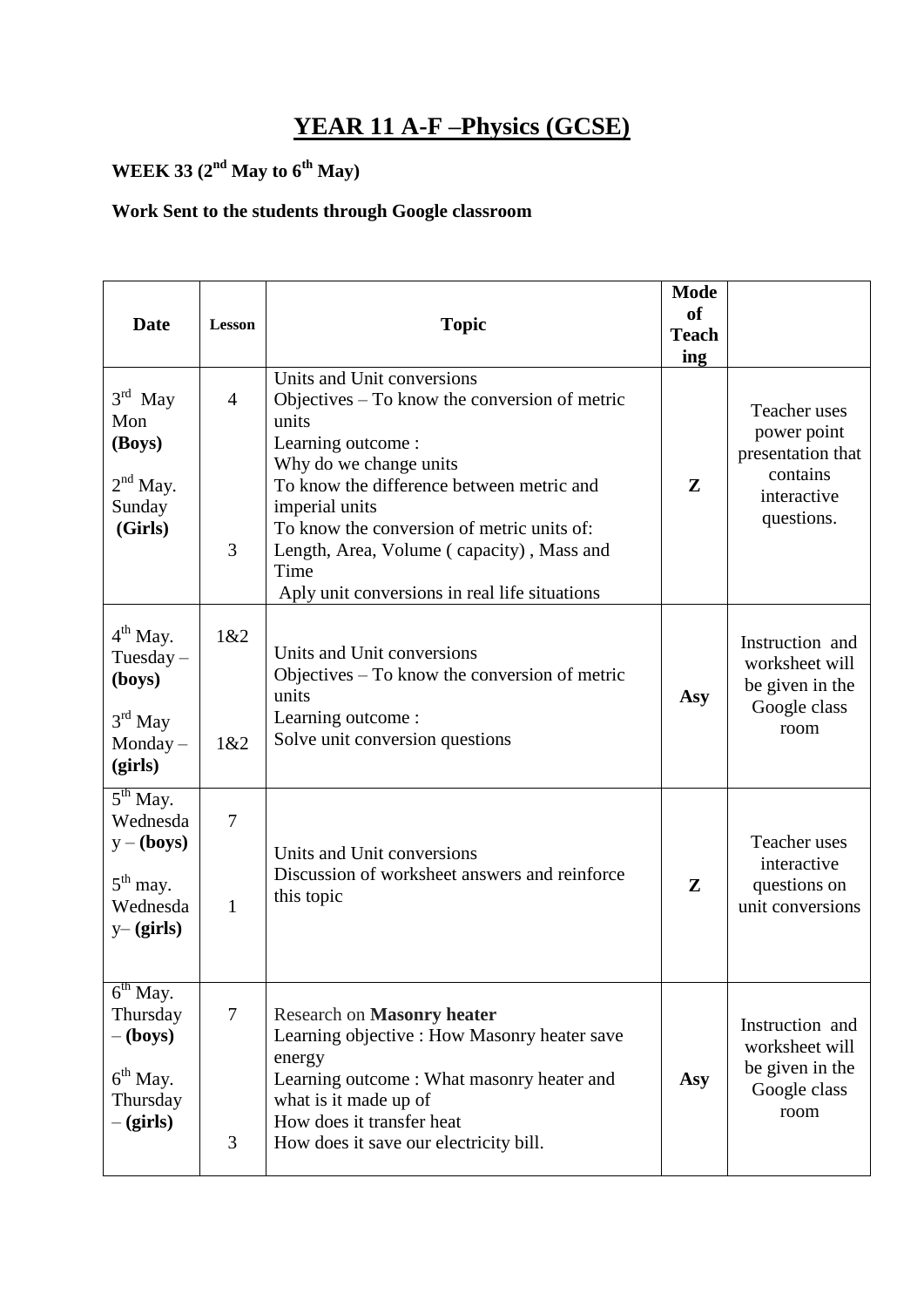# **YEAR 11 G/H –Physics (IGCSE)**

## **WEEK 33 (2nd May to 6th May)**

#### **Topic: Metric units**

**Lesson Objective:** Research on Masonry heater. Conversion of metric units of length, area, volume ( capacity) , mass, time

**Resources:** Worksheets, interactive power point and online simulations.

| <b>Date</b>                                       | <b>Lesson</b>  | <b>Learning objective and Success</b><br><b>Criteria</b>                                                                                                                                                                                                                | <b>Mode of</b><br>teaching |                                                                                                                                              |
|---------------------------------------------------|----------------|-------------------------------------------------------------------------------------------------------------------------------------------------------------------------------------------------------------------------------------------------------------------------|----------------------------|----------------------------------------------------------------------------------------------------------------------------------------------|
| 3 <sup>rd</sup> May<br>Monday<br>(boys<br>&girls) | 8              | LO-Research on Masonry heater.<br><b>Learning Outcome-</b><br>Research on Masonry heater and<br>collect the knowledge about the<br>concept.                                                                                                                             | Asynchrono<br>us lesson    | Instruction will be<br>given in the Google<br>class room.                                                                                    |
| $4th$ May<br>Tuesday<br>(boys $\&$<br>girls)      | $\overline{7}$ | LO- Conversion of metric units of:<br>Length, Area, Volume (capacity)<br>Mass, Time<br><b>Learning outcome</b><br>Differentiate metric and imperial<br>system of units.<br>Conversion of metric units of<br>$\bullet$<br>length, area, volume (capacity),<br>mass, time | Zoom/GM                    | Teacher uses power<br>point presentation<br>to explain the<br>conversion of<br>metric units of<br>length, area,<br>volume, mass and<br>time. |
| $4th$ May<br>Tuesday<br>(boys $\&$<br>girls)      | 8              | LO-Solve worksheet questions based on<br>the topic Metric unit.<br><b>Learning outcome</b><br>Solve the worksheet questions.                                                                                                                                            | Asynchrono<br>us lesson    | Instruction will be<br>given to solve<br>worksheet<br>questions.                                                                             |
| $5th$ May<br>Wednesday<br>(boys $\&$<br>girls)    | 8              | LO- Discuss worksheet questions based<br>on the topic Metric unit.<br><b>Learning outcome</b><br>Apply the concept of metric unit                                                                                                                                       | Zoom/GM                    | Teacher uses power<br>point presentation<br>to discuss the<br>worksheet<br>questions.                                                        |
| $6th$ May<br>Thursday<br>(boys $&$<br>girls)      | $\overline{2}$ | LO-Solve the questions based on<br>Masonry heater.<br><b>Learning outcome</b><br>Solve the questions given in the<br>worksheet                                                                                                                                          | Asynchrono<br>us lesson    | Instruction will be<br>given in the Google<br>class room.                                                                                    |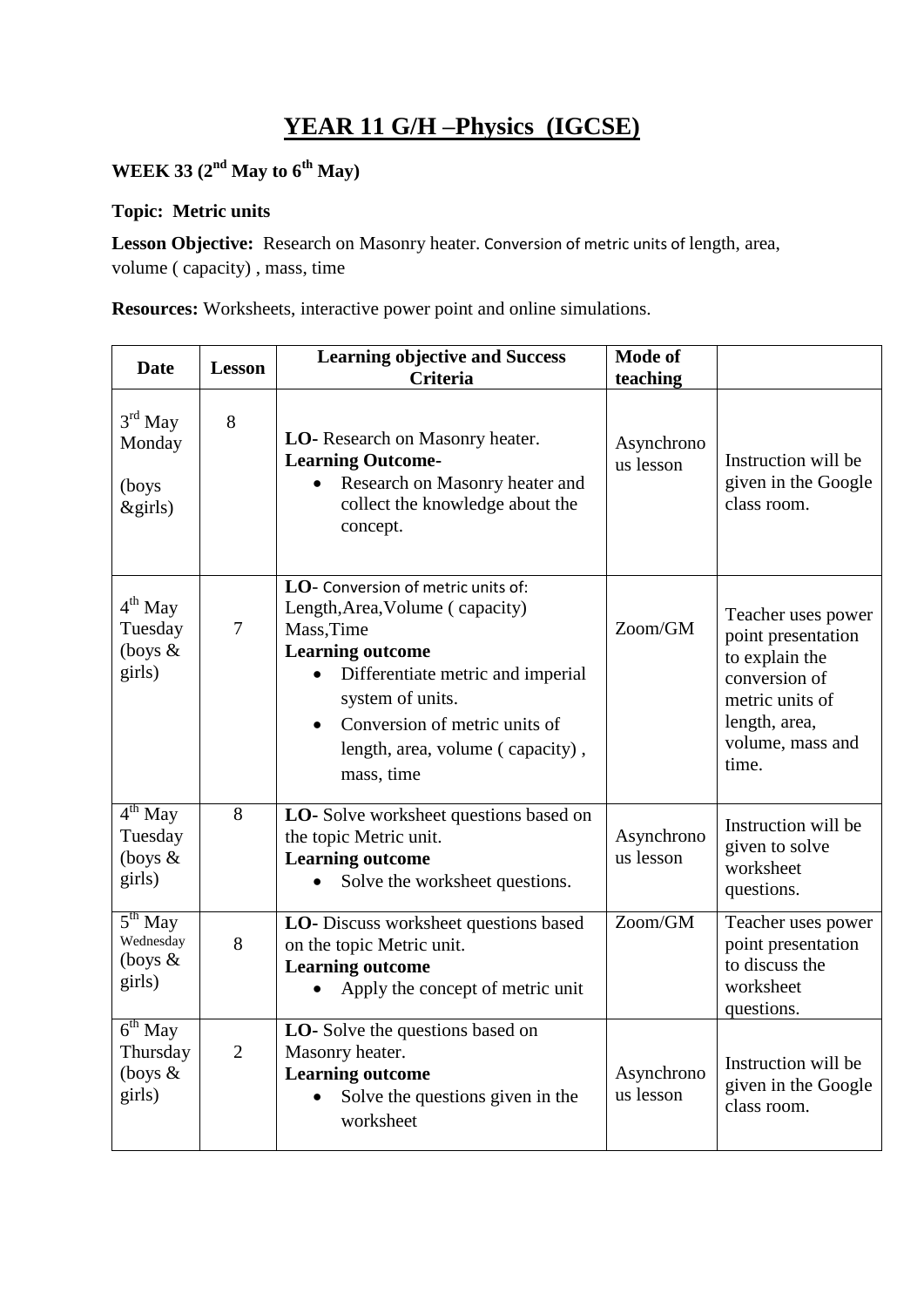### **YEAR 12A/ B –PHYSICS**

# **WEEK 33 (2nd May to 6th May) - (3 lessons)**

**Work sent to the students through:** Google classroom / Zoom Learning Platform

#### **Topic: Optics & Revision**

**Resources:** Student text book, worksheet file, interactive power point from Board works and Online PHET simulations

| <b>Date</b>                                               | <b>Class</b> | <b>Lesson</b>                    | <b>Lesson objectives &amp; Learning</b><br>outcomes                                                                                                                                                                                                                                                                                                                                                       | Mode of<br>teaching |                                                                                                                                          |
|-----------------------------------------------------------|--------------|----------------------------------|-----------------------------------------------------------------------------------------------------------------------------------------------------------------------------------------------------------------------------------------------------------------------------------------------------------------------------------------------------------------------------------------------------------|---------------------|------------------------------------------------------------------------------------------------------------------------------------------|
| May $2nd$<br>Sunday<br>May 4 <sup>th</sup><br>Tuesday     | 12 A<br>12B  | 8<br>6                           | <b>Learning objectives:</b><br>Recognize where lenses are used in<br>real life.<br><b>Learning Outcomes:</b><br>Complete the lens diagram to show the<br>image formation in a telescope<br>Identify how the lenses are used in<br><b>Binoculars</b><br>Identify from guided examples that<br>simple astronomical telescope has a<br>lens separation of $f_e + f_o$ and a<br>magnifying power of $f_0/f_e$ | Zoom                | Teacher uses<br>power point<br>presentation and<br>breakout sessions<br>for students to<br>collaborate and<br>attain the<br>objectives   |
| May $3rd$<br>Monday<br>May $6th$<br>Thursday              | 12 A<br>12B  | $\mathbf{1}$<br>3                | <b>Learning objectives:</b><br>Revise the concepts on<br>Refraction, Snells law<br>Lens equation<br>Magnification & Power of a lens<br><b>Learning Outcomes:</b><br>Complete the worksheet file to<br>reinforce the concepts.                                                                                                                                                                             | Zoom                | Teacher uses<br>power point<br>presentation and<br>breakout sessions<br>for students to<br>collaborate and<br>attain the<br>objectives   |
| May $3^{rd}$<br>Monday<br>May 6 <sup>th</sup><br>Thursday | 12 A<br>12B  | $\overline{2}$<br>$\overline{4}$ | <b>Learning objectives:</b><br>Recap Material properties -solid and<br>liquid<br><b>Learning Outcomes:</b><br>Distinguish between Stiffness constant<br>and young's modulus from graphs<br>Analyze stress-strain &F-e graphs<br>Use stokes law and drag equation to<br>solve problems<br>Do questions on viscosity                                                                                        | Zoom                | . Teacher uses<br>power point<br>presentation and<br>breakout sessions<br>for students to<br>collaborate and<br>attain the<br>objectives |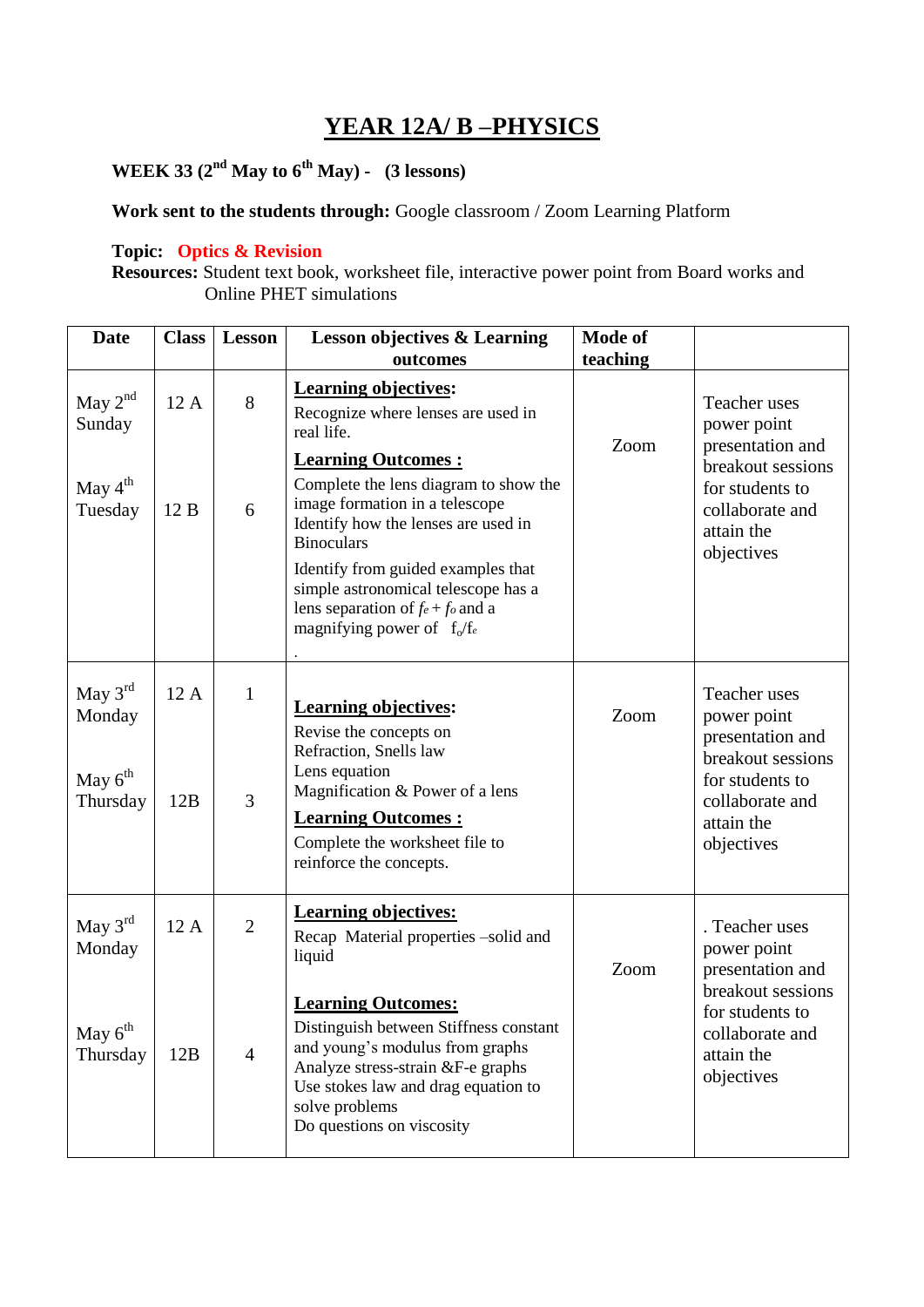## **YEAR 12 A/ B – PHYSICS**

**WEEK 33 (2nd May to 6th May) - 3** lessons for both batches

**Work sent to the students through:** Whatsapp group / Google classroom / Zoom Learning Platform

### **Topic: 5.22 Stationary waves**

**Resources:** Student text book, worksheet file, interactive power point from Board works and Online animations

| Date &<br><b>Class</b>                                              | <b>Lesso</b><br>$\mathbf n$    | Lesson objectives & Learning outcomes                                                                                                                                                                                                                                                                                                                                                                                                                                                                            | <b>Mode of</b><br>teaching |                                                                                                                                                      |
|---------------------------------------------------------------------|--------------------------------|------------------------------------------------------------------------------------------------------------------------------------------------------------------------------------------------------------------------------------------------------------------------------------------------------------------------------------------------------------------------------------------------------------------------------------------------------------------------------------------------------------------|----------------------------|------------------------------------------------------------------------------------------------------------------------------------------------------|
| $2nd$ May<br>Sunday<br>$-12B$<br>$4th$ May<br>Tuesday<br>$-12A$     | 6<br>$\overline{4}$            | <b>L.Objective</b> – Describe the formation of<br>stationary waves in open and closed end pipes.<br><b>Learning outcomes-</b><br>• Realise that stationary waves can be produced<br>in open and closed pipes.<br>Identify the different modes of vibration in<br>open and closed end pipes.<br>• Derive equations for the frequency of wave in<br>open and closed pipes<br>Realise that only odd harmonics are possible in<br>closed pipe and all harmonics are possible for<br>open pipes.                      | Zoom                       | Teacher use<br>simulations and<br>video to explain the<br>the formation of<br>stationary waves in<br>open and closed end<br>pipes.                   |
| $2nd$ May<br>Sunday<br>$-12B$<br>$6th$ May<br>Thursday<br>$-12A$    | $\overline{7}$<br>$\mathbf{1}$ | L.Objective - Determine the wavelength of sound<br>using stationary waves<br><b>Learning outcome:</b><br>• Discuss the experimental setup required for the<br>formation of stationary waves using sound.<br>• Discuss the use of resonance tube or Kundt's<br>tube to form stationary waves using sound.<br>• Explain how measurements could be taken and<br>used later to find the wavelength and extended<br>to determine the speed of sound in air.<br>https://www.youtube.com/watch?v=qUiB_zd9<br><b>MOK</b> | Zoom                       | Teacher uses power<br>point presentation<br>and simulations to<br>explain the expt<br>using sound and<br>helps students to<br>attain the objectives. |
| $5th$ May<br>Wednesday<br>$-12B$<br>$6th$ May<br>Thursday<br>$-12A$ | 3<br>$\overline{2}$            | <b>Learning Objective:</b><br>Complete the worksheet posted in GC<br><b>Learning outcome:</b><br>Students will be able to reinforce the concepts<br>learned in the previous lesson by completing<br>the worksheet.                                                                                                                                                                                                                                                                                               | Zoom                       | Instruction will be<br>given to complete<br>the worksheet.                                                                                           |

 **HOMEWORK:** Complete the exam style questions from worksheet.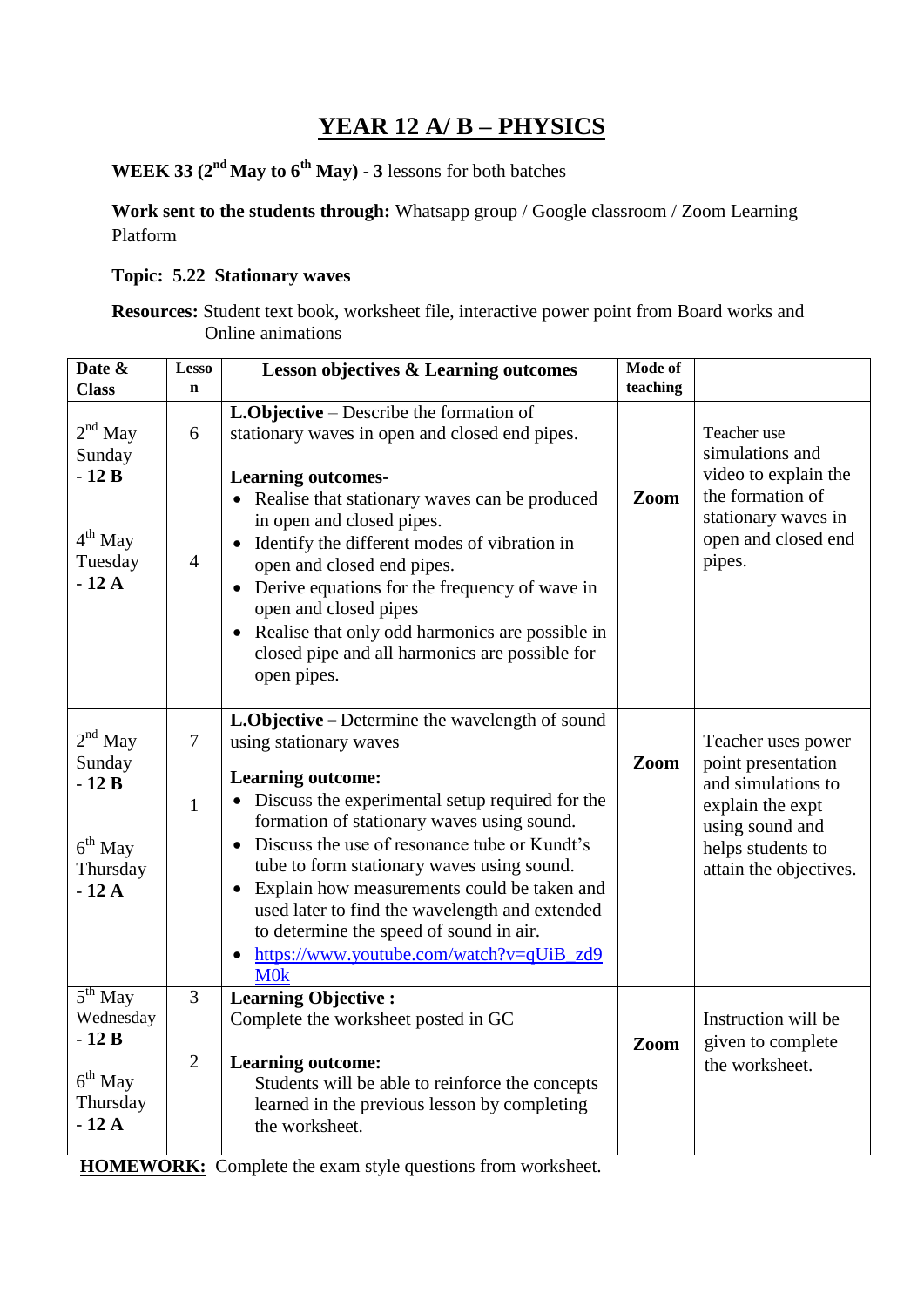# **YEAR 13 A/ B –PHYSICS**

### **WEEK 33** ( $2^{nd}$  **May to 6<sup>th</sup> May**) - (3 lessons)

**Topic:** Energy produced during respiration

| <b>Date</b>         | <b>Class</b> | <b>Lesson</b>  | Lesson objectives &                                         | Mode of                  |                  |
|---------------------|--------------|----------------|-------------------------------------------------------------|--------------------------|------------------|
|                     |              |                | <b>Learning outcome</b>                                     | teaching                 |                  |
|                     |              |                | <b>Learning objectives:</b>                                 |                          | Teacher shares   |
| May 3rd             | 13 B         | 6              | Understand how the energy                                   |                          | the reading      |
| Monday              |              |                | produced during respiration of                              |                          | material in GC   |
|                     |              |                | microbes can be used to                                     | <b>Asynchro</b>          |                  |
| May $4^{\text{th}}$ | 13A          | $\overline{4}$ | generate electricity                                        | -nous                    |                  |
| Tuesday             |              |                | <b>Learning Outcomes:</b>                                   |                          |                  |
|                     |              |                | Students to read the                                        |                          |                  |
|                     |              |                | 'Electricity from waste'                                    |                          |                  |
|                     |              |                | case study.                                                 |                          |                  |
|                     |              |                |                                                             |                          |                  |
|                     |              |                | Identify the important points                               |                          |                  |
|                     |              |                | and make a short note on it.                                |                          |                  |
| May $3rd$           | 13 B         | 7              | <b>Learning objectives:</b>                                 |                          | Worksheet with   |
| Monday              |              |                | Understand how the energy                                   | <b>Asynchro</b><br>-nous | the questions    |
|                     |              |                | produced during respiration of<br>microbes can be used to   |                          | will be assigned |
| May $6^{\text{th}}$ |              |                | generate electricity (contd)                                |                          | in GC            |
| Thursday            | 13A          | $\mathbf{1}$   | <b>Learning Outcomes:</b>                                   |                          |                  |
|                     |              |                | Use the case study to                                       |                          |                  |
|                     |              |                | answer the questions on                                     |                          |                  |
|                     |              |                | How can electrodes be used                                  |                          |                  |
|                     |              |                | to generate electrical                                      |                          |                  |
|                     |              |                | power?                                                      |                          |                  |
|                     |              |                | <b>Learning objectives:</b>                                 |                          |                  |
| May 5 <sup>th</sup> | 13B          | 3              |                                                             |                          | Teacher gives    |
| Wednesday           |              |                | Understand how the energy<br>produced during respiration of | Asynchro                 | the Practical    |
|                     |              |                | microbes can be used to                                     | -nous                    | procedure in     |
|                     |              |                | generate electricity (contd)                                |                          | GC.              |
| May $6^{\text{th}}$ |              |                | <b>Learning Outcomes:</b>                                   |                          |                  |
| <b>Thursday</b>     | 13A          | $\mathfrak{2}$ | using the information given                                 |                          |                  |
|                     |              |                | on the practical worksheet                                  |                          |                  |
|                     |              |                | be able to realise what is a                                |                          |                  |
|                     |              |                | microbial fuel cells (MFCs)                                 |                          |                  |
|                     |              |                |                                                             |                          |                  |
|                     |              |                | Skim through the practical                                  |                          |                  |
|                     |              |                | procedure and plan how to                                   |                          |                  |
|                     |              |                | make their fuel cell.                                       |                          |                  |